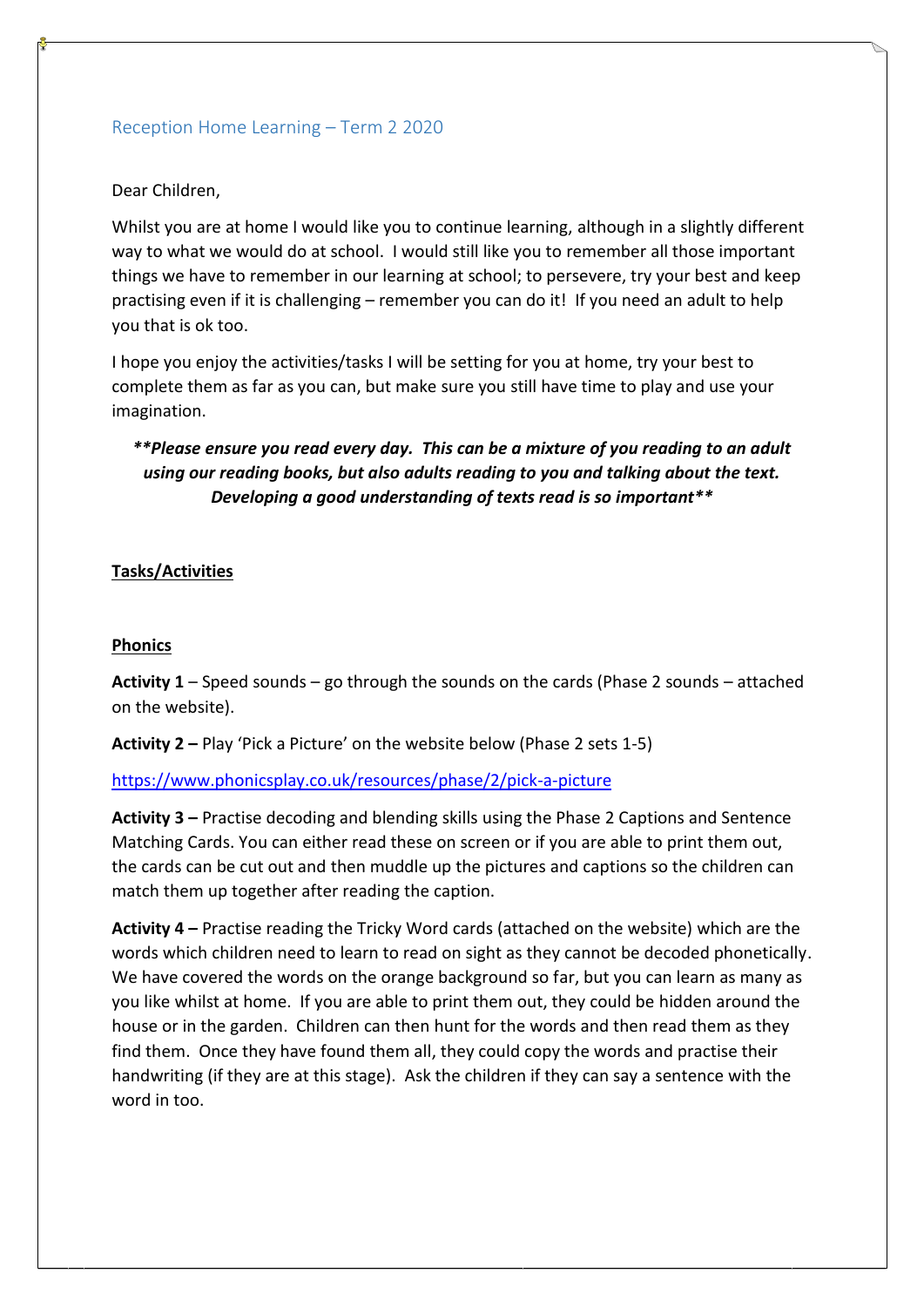### **Writing**

Please get the children to practise writing their name neatly and with small letters, this should be practised daily.

I have also attached a 'Pencil Control' booklet which your child can complete to help them practise holding a pencil correctly and to help them have more control and to help develop their fine motor skills. If you do not have access to a printer you could create your own patterns for the children to trace over.

#### **Maths**

Practise counting from 1-20 and also backwards from 20-1 (if children are ready). The best way to do this is by using a number line and pointing to each number as you say the number as this also helps with recognising the numerals. I have attached number cards 0-20 for you. You could cut them out and then practise ordering them from 0-20. It will also be good to practise recognising numbers to 20 out of sequence. You could do lots of things with these numbers such as hiding them inside or outside – find them all and order them etc.

#### **Writing Numerals**

Also practise forming the numbers 1-10 and then 11-20 if the children are ready to have a go at that. I have attached a number formation sheet to help the children remember to start at the top of each number as they form them. You can print out the sheet and trace over the numbers and then have a go without the sheet.

Provide children with different resources to practise writing numerals. These could include large paintbrushes and buckets of water, chalk, paint (to use on large rolls of wallpaper). Numerals could also be traced in sand/talc or made out of playdoh/pieces of string. Children should work on a large as well as a small scale.

#### **Fun Sensory Activity (Number recognition and adding)**

Spread out some plastic numbers in jelly layers. When it's all set, the children can use tongs/tweezers to pick up the numbers from the wiggly substance [\(and practice](https://famly.co/blog/inspiration/5-of-the-finest-activities-for-fine-motor-skills/)  [their fine motor skills along the way!\)](https://famly.co/blog/inspiration/5-of-the-finest-activities-for-fine-motor-skills/). This sensory play is a great way of sneaking in number recognition to something fun and engaging for the children. This activity could also work with water, sand, bowl of rice etc. The children could also carry out addition using this resource. They could pick out one number and then count out that many objects (you could use pasta, counters, buttons, pom poms etc), then pick out another number and count out that many objects. Then ask how many altogether; put the objects together and count how many altogether.



Sometimes children can find it tricky to count if they are in a big group, encourage them to place them in a line so that counting is easier and can be more accurate.

The following websites can be used to develop maths skills at this stage of their development:-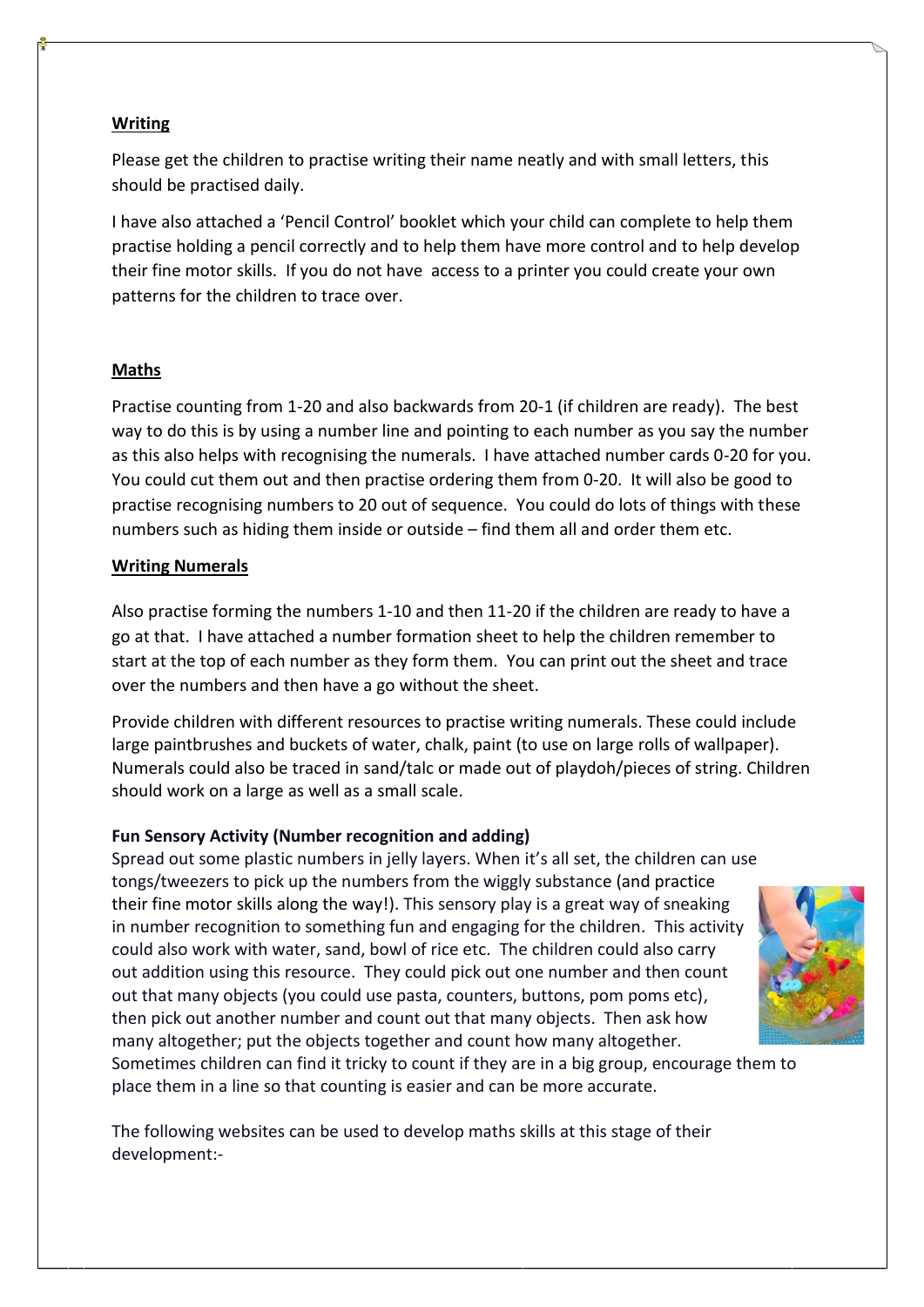<https://www.topmarks.co.uk/ordering-and-sequencing/caterpillar-ordering>

<https://www.topmarks.co.uk/learning-to-count/teddy-numbers>

<https://www.topmarks.co.uk/learning-to-count/ladybird-spots>

[https://www.themathsfactor.com/games/try/?gameid=46&prefix=ZONE&config=IPG\\_CM\\_Y](https://www.themathsfactor.com/games/try/?gameid=46&prefix=ZONE&config=IPG_CM_Y1_CA_001,%20support&title=Count%20the%20Yeti%201%20to%2010) [1\\_CA\\_001,%20support&title=Count%20the%20Yeti%201%20to%2010](https://www.themathsfactor.com/games/try/?gameid=46&prefix=ZONE&config=IPG_CM_Y1_CA_001,%20support&title=Count%20the%20Yeti%201%20to%2010)

## **Doug the Bug That Went Boing'**

Read the story 'Doug the Bug That Went Boing' by Sue Hendra (you can use the link below or find a video clip of me reading the story on the school website if you do not have this story). Discuss the story and events as reading together.

### <https://www.youtube.com/watch?v=wcxpGmBEnb0>

This book is bright and bold and is a great story showing that friends can fall out and can be friends again too. Talk about Trevor and Doug's friendship. Also discuss the fly and his role in the story. What do you think Trevor and Doug learnt from this adventure!? How might their friendship be different now?

Think of your friends: what is it you like best about them? What do they like about you do you think? Children could share their thoughts with an adult.

What makes someone a good friend? What qualities do they need to have? Discuss (kind, caring, thoughtful, able to share etc).

Children could draw a picture of them with their friends, colour it in and write words around the edge to describe qualities they like to have in their friends (parents can scribe their ideas). Or if you have photos of the children's friends, make a collage with them, they could include drawings of things the children like to do together too – things they are looking forward to doing once they can see their friends again.

## **Other activities linked to Doug the Bug That Went Boing!**

**Writing –** children can draw a picture of Doug, Trevor or the fly (or they could do one character each day). Discuss the qualities of that character ie kind, helpful and the children could brainstorm them around the edge of their drawing.

Create a Story Map – use the Story Map sheet attached to draw pictures to show the different parts of the story (beginning, middle and end).

Think of the different bugs that were in the story – the children could create a new scene, a bit like the one with the spider in, with a different bug in such as ladybird, worm, grasshopper, butterfly etc. They could draw a picture and write about what happens in the extra scene.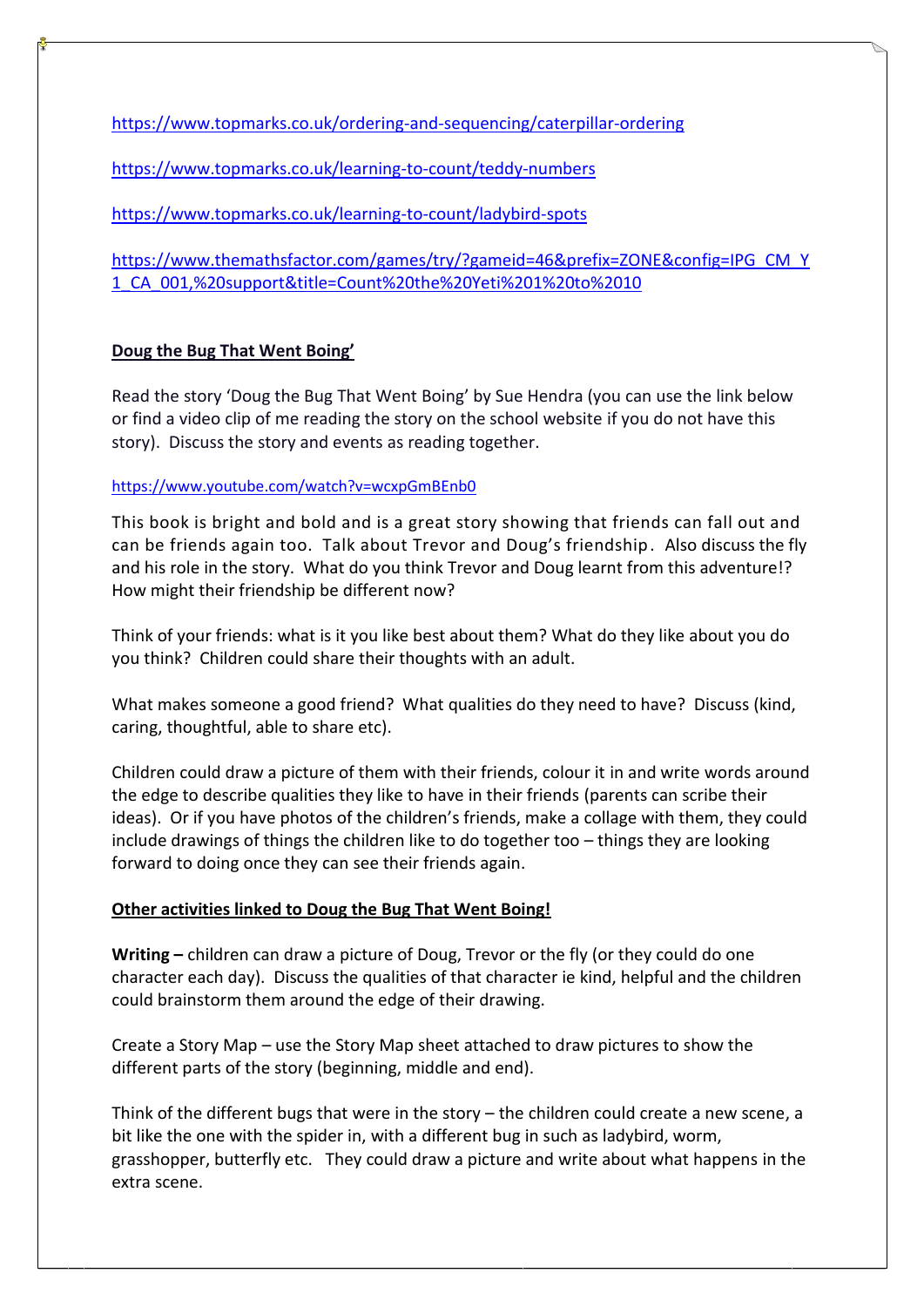**Art** - You could make some Doug the Bugs (and Trevor too) by sticking some eyes on pompoms. You could also make a spider to chase Doug with by adding pipe cleaner legs to a pompom. Or the characters could be made out of playdough, plasticine, salt dough, old socks etc.

Once you have made the characters you could help the children re-tell the story in the garden and in the house with a focus on sequencing the story correctly and using different voices for different characters. (If you play the game below you could use the pictures the children draw as story scenes as they tell the story).

**Game 2** - Use a roll of paper or wallpaper and using a large bowl or dinner plate draw some circles on the paper. In each circle draw the different things that Doug bounced off during his escape, including a spider's web, a cake and a cooked breakfast! Finally you need to draw a flower at one end of the paper.

The object of the game is to help the bugs escape! Each person takes a pompom Doug or Trevor (if that is what you made the character out of) and throws it at one of the circles (don't do this is if made salt dough characters – you could just use balls to represent the characters). Take turns and keep doing this until you land in the circle. When you do land in the circle you have to shout "BOING". You keep doing this until you have landed in all the circles. The winner is the person who manages to land in all the circles and finally lands back home on the paper flower in the garden!

This is a great game to help children take turns and play together. Have the book to hand and you can reinforce the message that friends can fall out at times, but can still be friends too. It is important to forgive each other and make up.